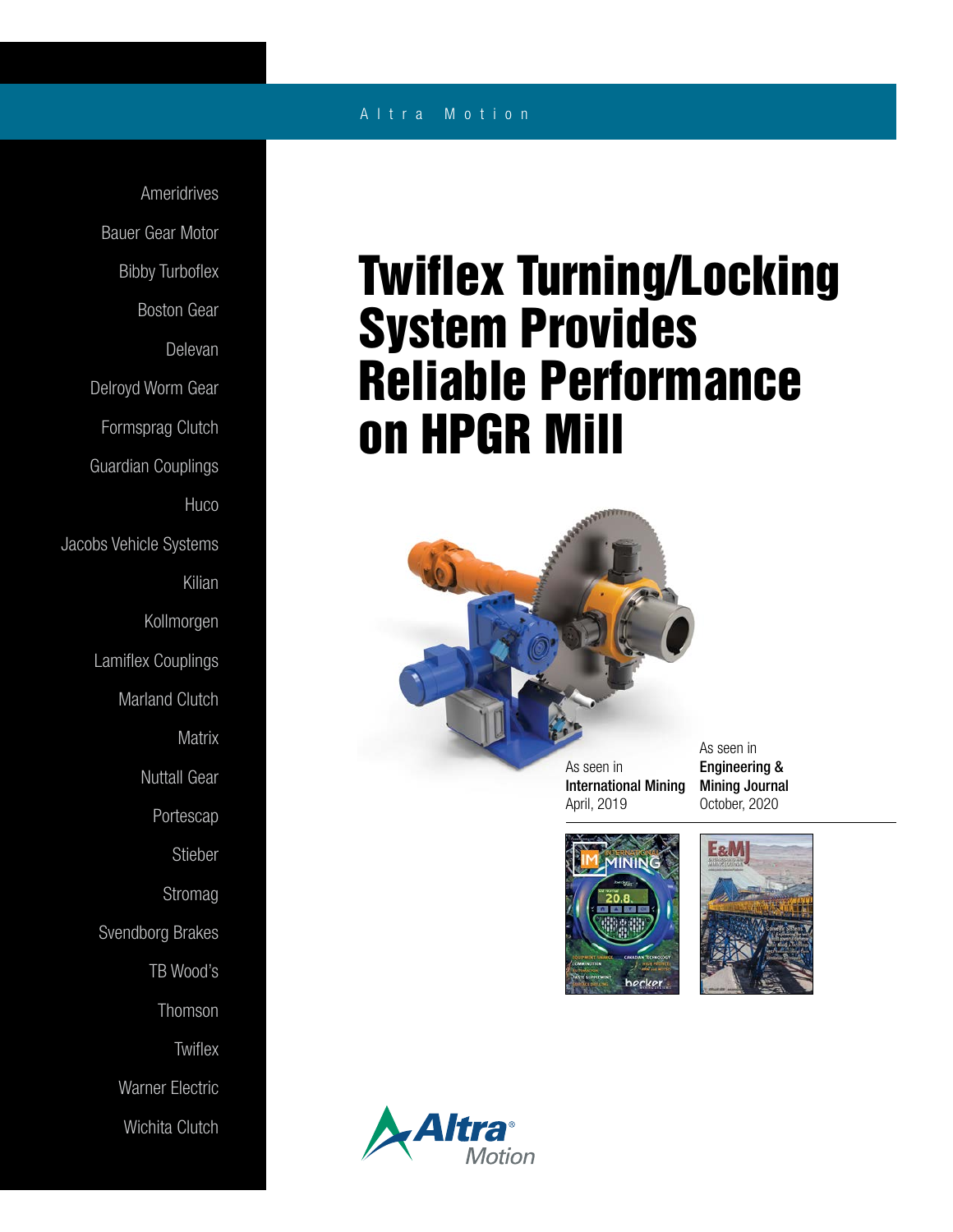## Twiflex Turning/Locking System Provides Reliable Performance on HPGR Mill

Brunel Corporation, a global leader in torque-limiting technologies, needed reliable power transmission components for use in a custom gear Turning and Locking (TL) system for FLSmidth, a leading manufacturer of High Pressure Grinding Rolls (HPGR).

 A Twiflex TL system will be installed on a new dual-drive, 2000 kW (975 rpm) HPGR that will be used to crush/grind ore at a gold mine in Turkey. The system is utilized to slowly turn and lock the twin grinding rolls, allowing for the safe refurbishing/ replacement of worn tires during scheduled maintenance shutdowns. The mine operator can move the TL system between the two roll driveshafts when maintenance is required. A chain/ sprocket inching drive, that was time-consuming to install and cumbersome to operate, was previously used to perform this task.

 Based on many years of successful project collaboration, Brunel contacted Twiflex, part of Altra Industrial Motion, for assistance. To meet the application requirements, Twiflex supplied a TL system comprised of a turning gear which engages with a 1,000 mm dia. (39.3 in.) solid steel gearwheel mounted on the output flange of a Brunel torque limiter. The turning gear includes a 1.5 kW (1,445 rpm) motor with a gearbox to produce a start-up (breakaway) torque of 3,760 Nm (1,165 lb.ft.) and an output torque (continuous turning, bi-directional) of 1,580 Nm (1,165 lb.ft.) at a nominal turning speed of 5.2 rpm. A frequency converter is supplied to allow the turning speed to be controlled between 1.3 rpm and 5 rpm.

 The bi-directional turning gear is designed to turn the grinding rolls in either a clockwise or counter-clockwise direction and is rated for continuous operation. A hand-operated clutch mechanism is used to engage and disengage the drive with a limit switch fitted to indicate its position.

 The system includes a manually operated tooth-locking device with a rated torque of 52,000 Nm (38,353 lb.ft.), that locks the gearwheel in place. The status of the locking device is monitored using limit switches (i.e. lock on/lock off).



The system supplied comprises a turning gear with a 1.5 kW motor and gearbox, 1 m dia. gearwheels and torque limiter for both roll driveshafts, frequency converter, manual locking device and an operation panel.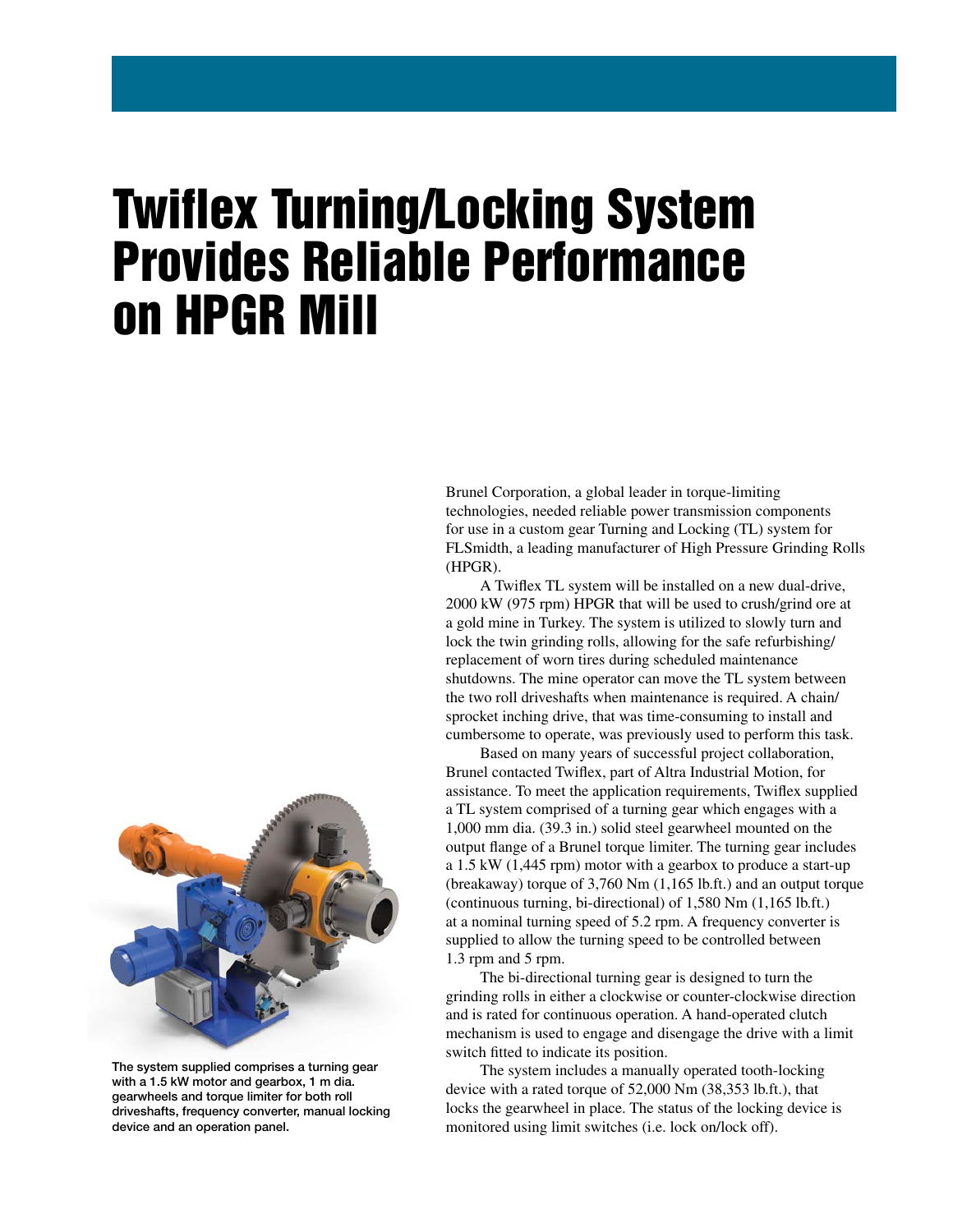

Twiflex provided a complete Turning and Locking (TL) System to Brunel who packaged a unique system with a JSE torque limiter.

 The Twiflex TL system also includes an operation panel for local control of the turning gear. A plug-in handheld corded pendant is also supplied for remote control of the turning gear close to the equipment.

 Specially-designed safety element modules were introduced by Brunel engineers for use on their JSE torque limiter to provide protection from damage to the U-joint shaft, planetary gearbox or grinding rolls. The overload can come from either direction: 1) obstruction in the mill drive, or 2) short circuit of the medium voltage AC VFD causing the motor rotor to lock up. Based on the SE30 torque elements from Bibby, also part of Altra, the modules set to 169 kN (38,000 lb.ft.) tangential force automatically disconnect if the mill gets jammed by rock debris or drive short circuit.

 Brunel engineered and delivered a unique packaged solution that incorporated all the components into a tight footprint assembly. The ability to single-source the power transmission components required for this application from Altra brands, Twiflex and Bibby, saved Brunel much time and effort.